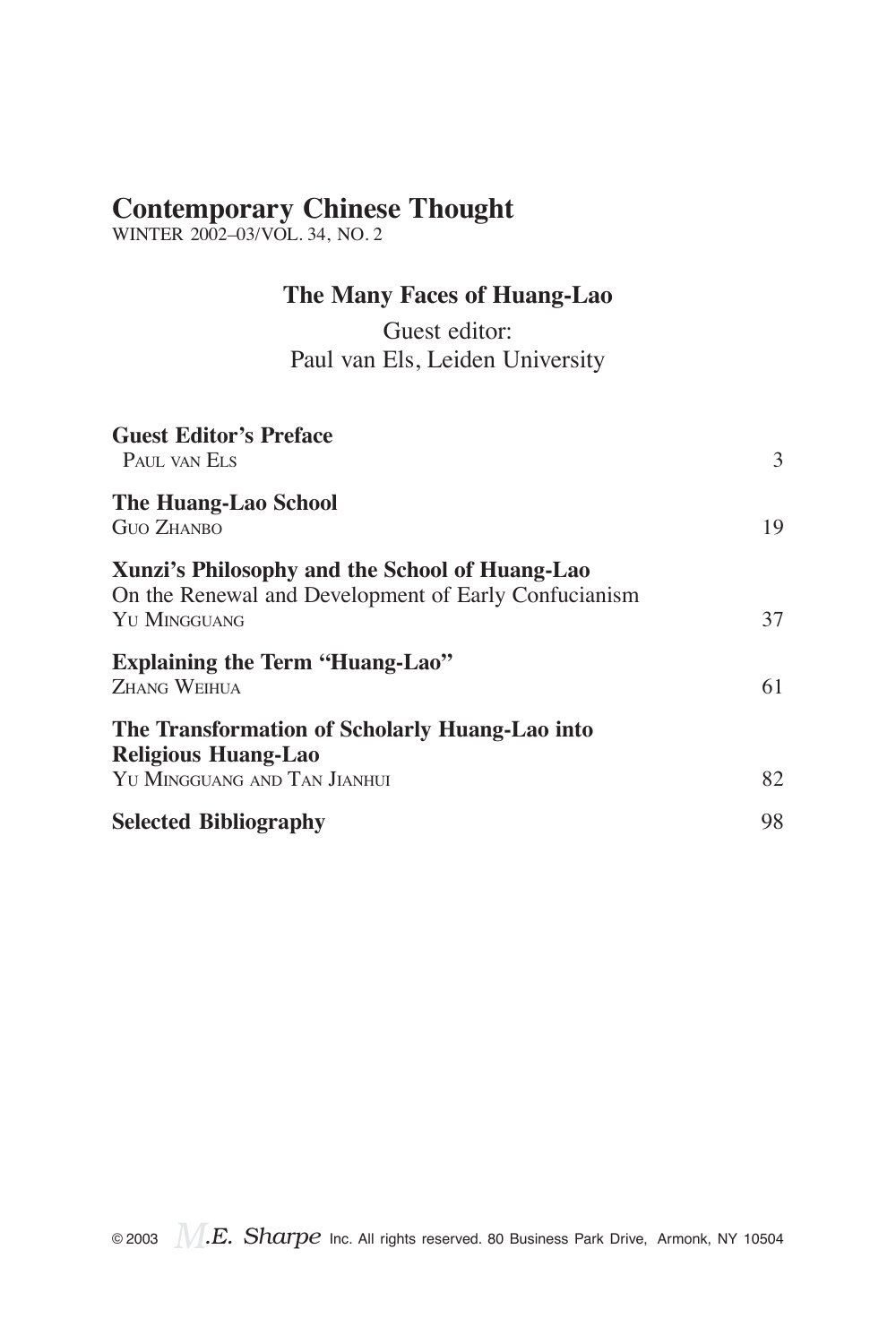*Contemporary Chinese Thought,* vol. 34 no. 2, Winter 2002–03, pp. 3–18. ©2003 M.E. Sharpe, Inc. All rights reserved. ISSN 1097-1467  $\sqrt{2002}$  \$9.50 + 0.00.

PAUL VAN ELS

# **Guest Editor's Introduction**

Of old, the Yellow Ancestral Model, as part of his essential nature, began by loving trustworthiness; he made himself into an exemplary image and faced the four directions to supplement his single heart-mind. Reaching out from the center to all directions, he consulted what was in front of him, he consulted what was behind him, he consulted what was to his left, he consulted what was to his right. (*Four Canons of the Yellow Emperor*, tr. Yates 1997, 105)

Chinese commentators agree that the "Yellow Ancestral Model" in this passage is none other than the Yellow Emperor, the most exalted of China's mythical rulers. The statement that the Yellow Emperor "faced the four directions" should be taken literally. Various sources of the same period (e.g., *Lüshi chunqiu* or *Shizi*) display the belief in a Yellow Emperor who had four faces and could observe all that happened around him. It is not surprising that a sovereign who bases his government on comprehensive inspection of his realm was seen as the ancestral model for the world, and is still venerated as the forefather of all Chinese.

Both the Yellow Emperor and the work from which the above quotation was taken play important roles in "Huang-Lao." Huang-Lao is now generally regarded as a set of ideas that gained currency from the final stages of the Warring States period to well into the Han dynasty. "Huang" stands for Huangdi, the Yellow Emperor; "Lao" refers to Laozi, the "Old Master," who is traditionally regarded as the founder of Daoism. Huang-Lao is thus a combination of ideas attributed to the mythical figures of the Yellow Emperor and Laozi.

Paul van Els is affiliated with Leiden University in the Netherlands.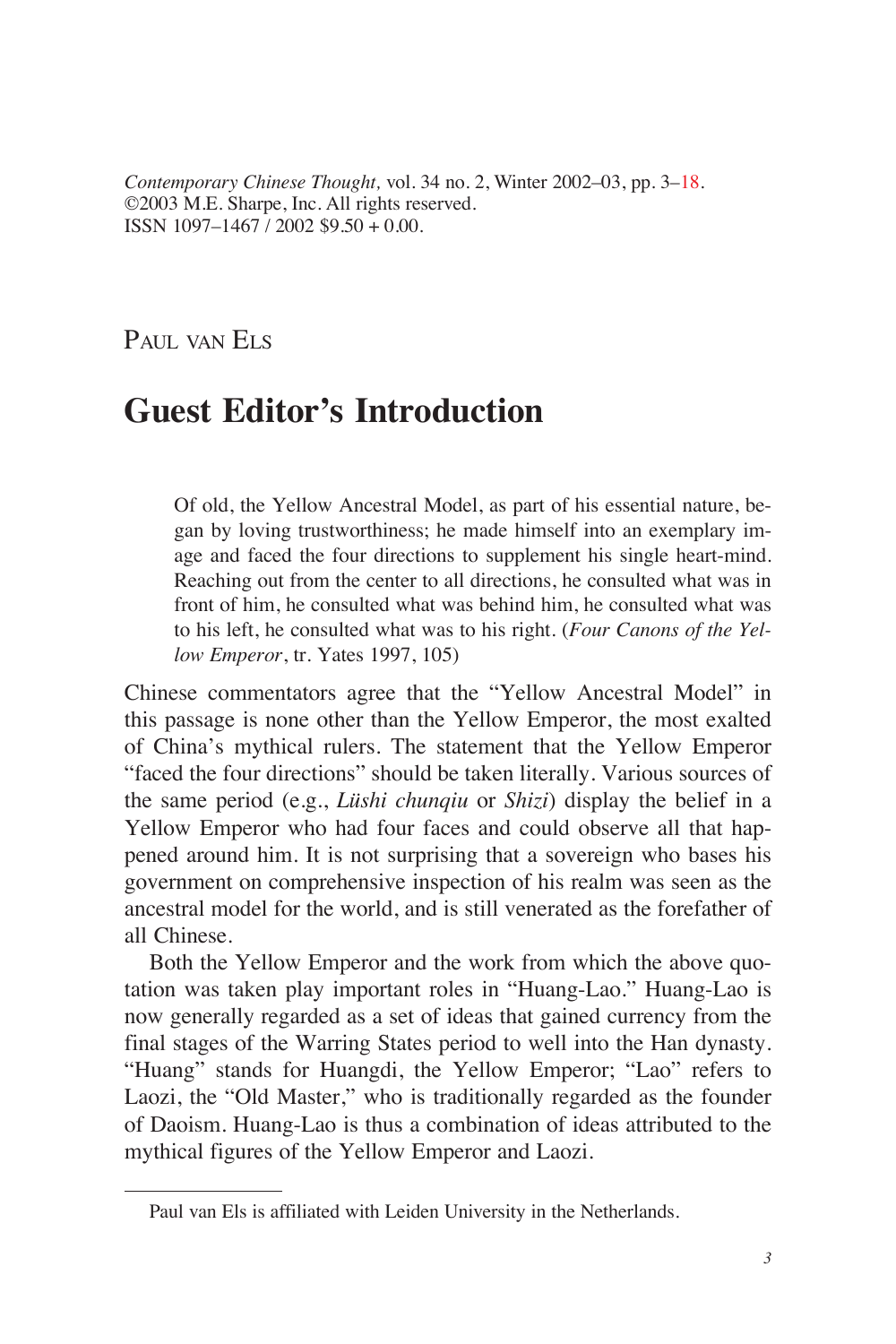#### *4 CONTEMPORARY CHINESE THOUGHT*

What those ideas are and how they have manifested themselves in Chinese history remains the subject of heated debate. At present, no uniform and unequivocal definition of Huang-Lao exists, one reason being that the historical sources mention the term in various contexts. Thus, like the Yellow Emperor, Huang-Lao has several different faces.

#### **Many Faces of Huang-Lao**

Four faces easily distinguishable in Huang-Lao are the philosophical, the political, the religious, and the spiritual. According to the said sources, they manifested themselves in different phases of Chinese history. Huang-Lao's philosophical face was prominent during the final phase of the Warring States period; its political face, during the early Former Han period; its religious and spiritual faces in the Later Han period. Notably, no clear-cut demarcations exist. The distinction between philosophy and religion is, for example, typically modern and Western; they would not necessarily have been experienced as mutually exclusive aspects by a second-century B.C.E. Huang-Lao adherent. Likewise, there is no one-to-one correspondence between Huang-Lao's faces and its phases of historical manifestation. For instance, during the Later Han period, Huang-Lao appeared not only in religious, but also in political contexts.

The present issue of *Contemporary Chinese Thought* examines Huang-Lao from two perspectives. It focuses on what Huang-Lao was (i.e., how it was experienced when it was popular), and on what it is (i.e., how modern scholars study it). Huang-Lao was not only interesting as a historical phenomenon. It also lends itself to reflection on contemporary Chinese thinkers' interpretation of their intellectual past. This meta-study of the new interpretation of ancient Chinese thought is inspired by the swift proliferation of Huang-Lao studies. Consider the following statement by Chen Guying, a renowned specialist on Daoism:

In the 1960s, my love for Zhuangzi led me to Laozi and other pre-Qin masters. At that time, we studied the four pre-Qin Daoist personages of Laozi, Yang Zhu, Liezi and Zhuangzi. It was not until the 1980s, when the Mawangdui silk manuscript *Four Canons of the Yellow Emperor* and other lost ancient texts came out, that I first noticed the works of the Daoist lineage of Huang-Lao. (Ding 1997, 1)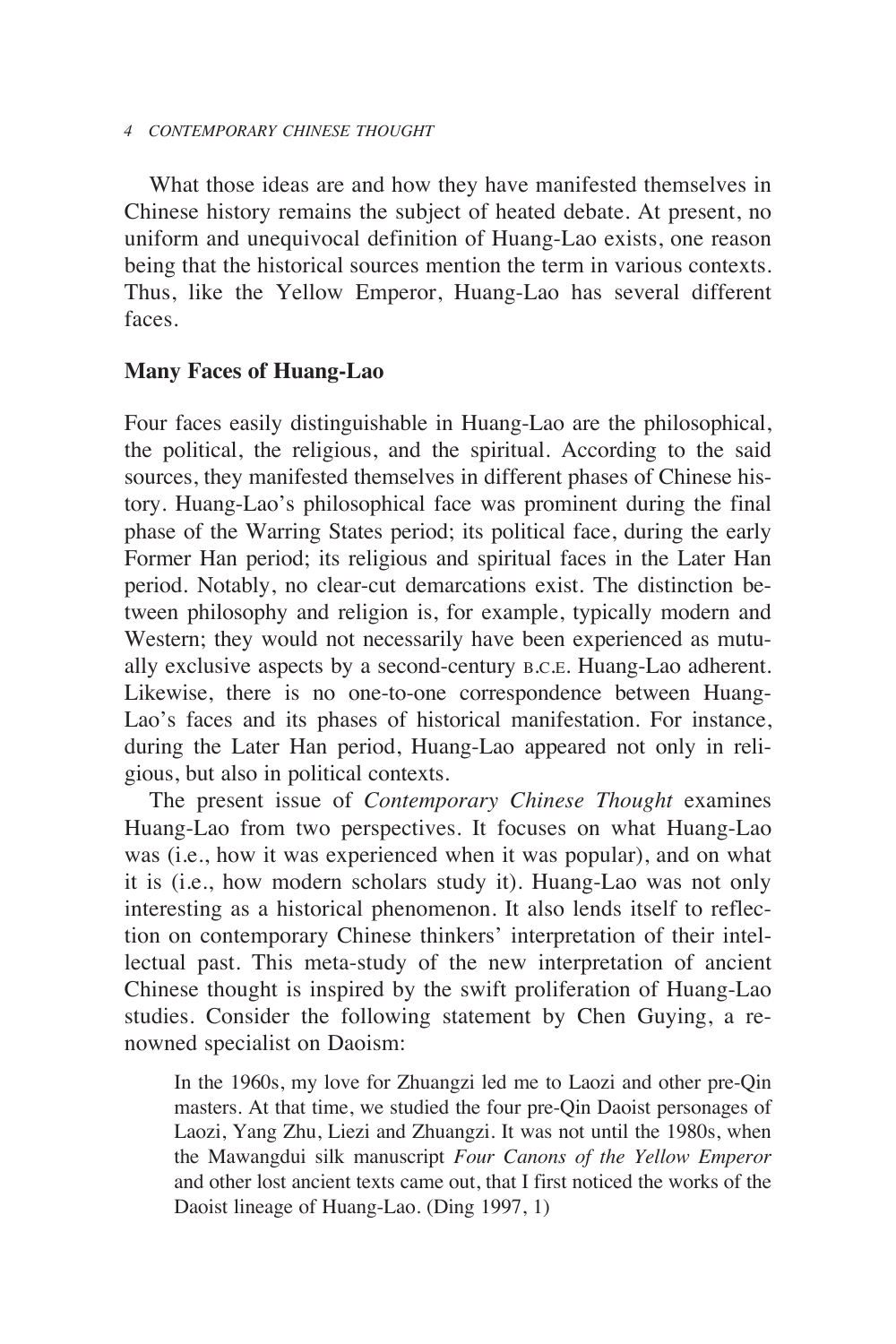This statement perfectly captures the emergence of Huang-Lao as a subject of academic attention. Although the term Huang-Lao was coined more than two millennia ago, it went largely unnoticed until the 1973 excavation of the Mawangdui manuscripts. Previously, few academics had paid attention to Huang-Lao, but the re-discovery of Huang-Lao materialized in a profusion of books and articles. Chen Ligui's *Bibliography of Research on Han Philosophers* (1998) illustrated this point. The section "Huang-Lao Thought and Huang-Lao Political Techniques" lists more than 140 post-1973 writings by Chinese and other East Asian scholars. In addition, she also lists ninety-seven articles dealing exclusively with the *Four Canons of the Yellow Emperor*, and numerous articles categorized under headings such as "The School of Song Xing, and Yin Wen and Huang-Lao," "Qi Culture and Huang-Lao," "The *Guanzi*, the Jixia Academy, and Huang-Lao," or "The *Wenzi* and Huang-Lao." Due to this sudden attention and the breadth of subjects with which Huang-Lao was associated in the course of time, Huang-Lao became a prominent topic in the study of Chinese philosophy.

But after thirty years of research, important questions remain unanswered. Which ideas, texts, and historical persons can be associated with Huang-Lao? Did a distinct notion of Huang-Lao ever exist? Why are Chinese thinkers nowadays so much attracted by it? Before turning to these questions, I shall discuss Huang-Lao's different faces, proceeding from the four articles included hereafter in English translation.

#### **Political Face of Huang-Lao**

The 1973 demarcation line in Huang-Lao scholarship is not as sharp as it may seem: Huang-Lao was not a virgin topic. Chen Ligui's bibliography, for instance, mentions nearly thirty articles on the subject authored between the beginning of the Republican era and the Mawangdui discovery.

Guo Zhanbo's "The Huang-Lao School" (the first article in this issue) is a representative example of the early stage of Huang-Lao research. With the *Four Canons* still awaiting excavation, source material for the study of Huang-Lao consisted almost exclusively of two important ancient texts that mention the term: Sima Qian's *Records of the Historian* and Ban Gu's *Book of the Han*. Guo Zhanbo frequently quotes both. His article also includes quotations from *His-*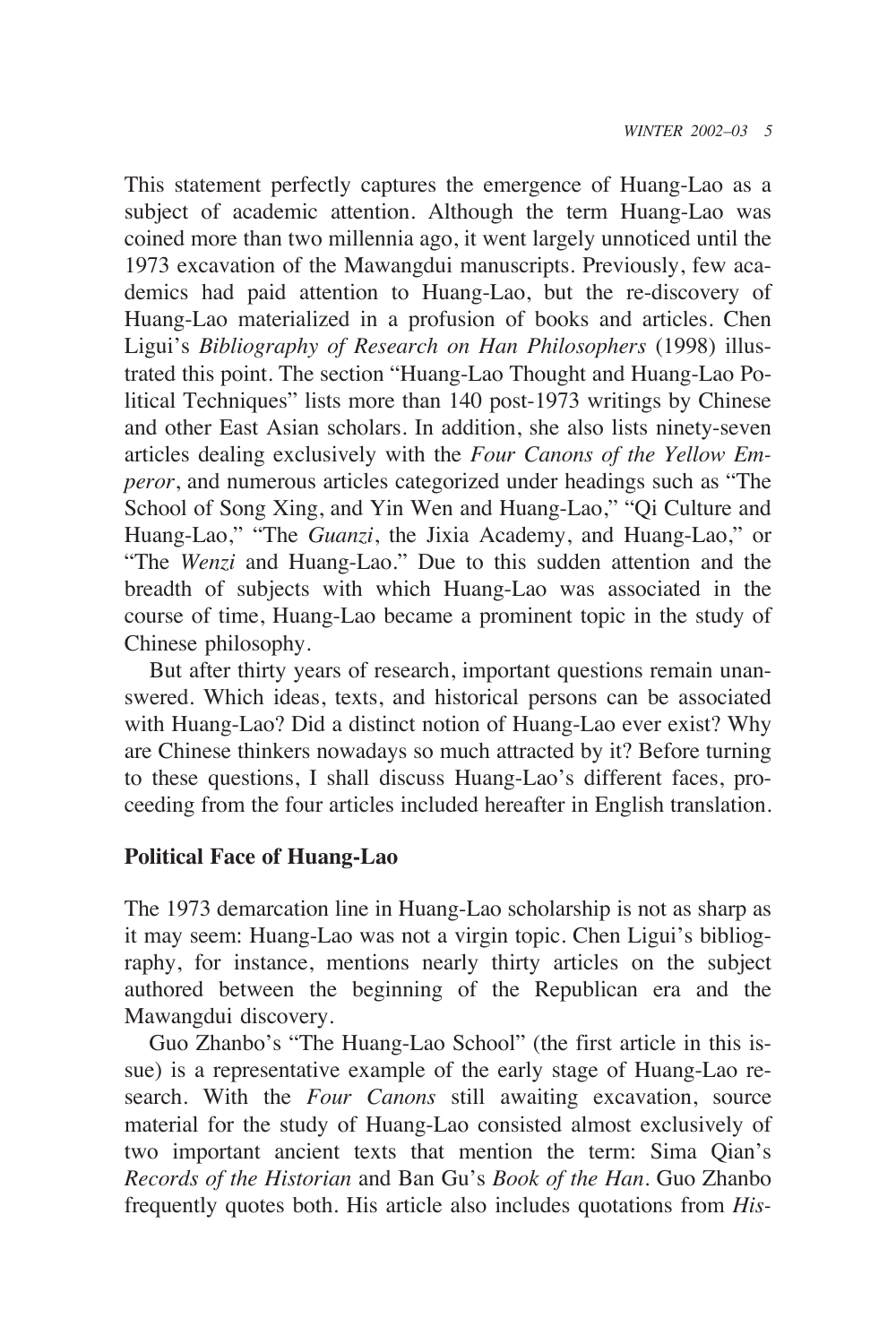*tory of Ancient China* by Xia Zengyou, a Qing scholar who likewise relied on Sima Qian and Ban Gu.

Heavy reliance on the writings of Sima Qian and Ban Gu strongly colored pre-1973 scholars' interpretation of Huang-Lao. To them, Huang-Lao was a political theory, a set of ideas implemented in politics, rather than pondered by itinerant masters or practiced by meditating ascetics. This view clearly dominated Huang-Lao interpretation before the Mawangdui discovery, as is clear from the entries under which Huang-Lao was discussed in overviews of Chinese thought. Ren Jiyu (1963, 37–38) outlined Huang-Lao under "The Early Han Advocacy of the Political Function of Huang-Lao Thought," and Feng Youlan (1964, 11–14) described it under "Huang-Lao Politics of the Early-Han and the Rise of Confucianist Thought."

Because Sima Qian and Ban Gu provided scanty information about Huang-Lao in the Warring States period, pre-1973 publications hardly paid attention to this period. Those articles generally featured such Han figures as Cao Can and Master Ge, and the early Han sovereigns (from Liu Bang to emperors Wen and Jing) as their main characters. The principal player in the promotion of Huang-Lao, and in these works, was without a doubt Lady Dou. As Guo Zhanbo notes, Dou was a potentate who "had enormous influence in the palace and stayed in power for all of forty-five years (179–135 B.C.E.): twenty-three years as empress, sixteen as empress-dowager, and finally six as grand empress-dowager." Her hatred of Confucian scholars and their doctrines was a blessing for Huang-Lao, which served as the unofficial state ideology when she held sway over the imperial palace. Dou forced members of the palace and of her own clan to read the texts of the Yellow Emperor and Laozi. Resistance was futile: People of dissident persuasions were silenced. Two influential Confucian officials, Zhao Wan and Wang Zang, were forced to commit suicide. Another man, Yuan Gu, was thrown into a pen to fight with pigs after making a denigrating remark on the quality of the *Laozi*. Stories such as these, vividly narrated by Sima Qian and Ban Gu, repeatedly appeared in writings on Huang-Lao before 1973.

The battle between Confucians and experts on Huang-Lao, which increased in vigor after Grand Empress-dowager Dou's death, is another prominent topic in Guo's article and in other pre-1973 publications. When the protectress of Huang-Lao died in 136 B.C.E., Tian Fen, a member of the Confucian faction, was re-appointed councilor-in-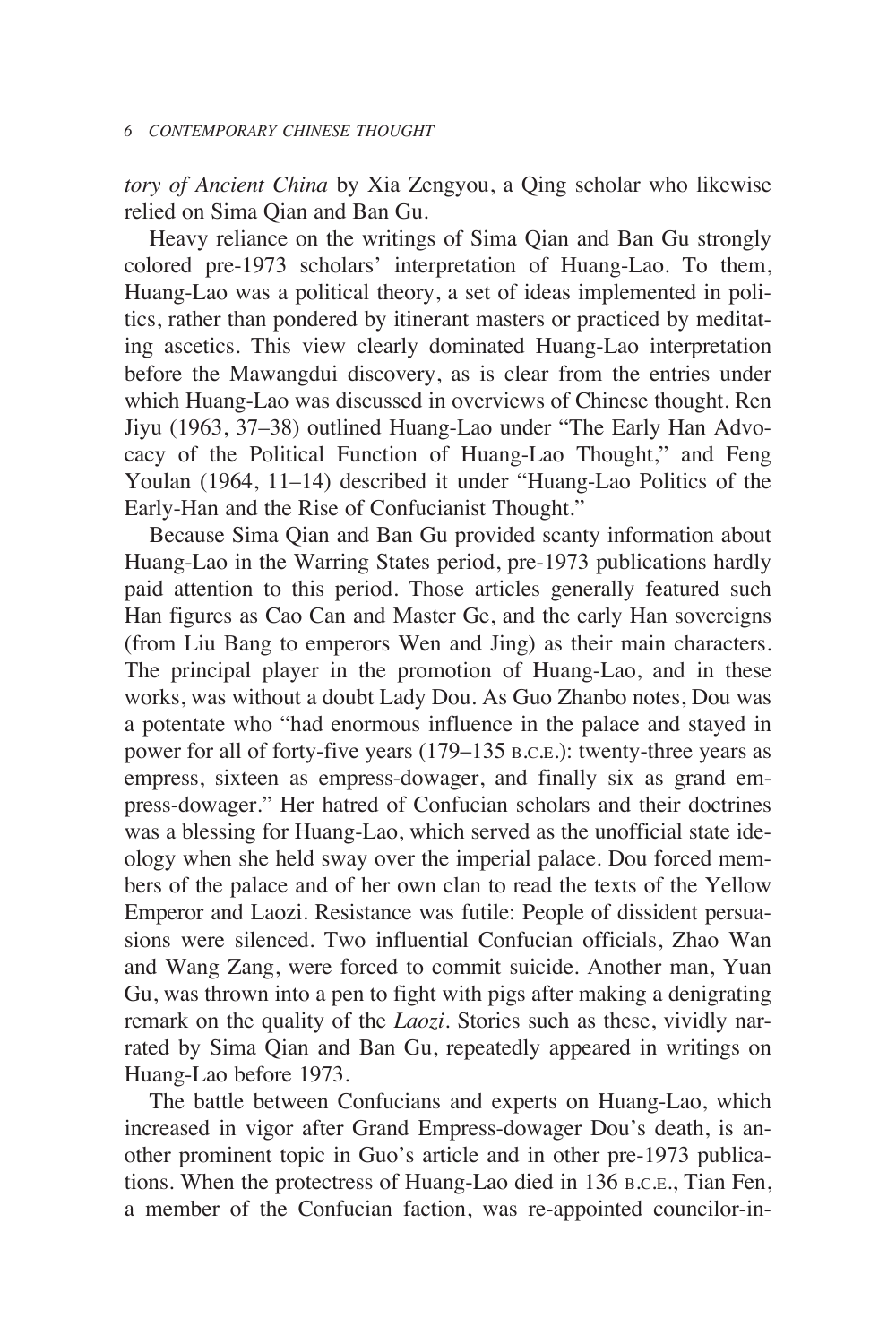chief. Back in his old position, he immediately banned the doctrines of Huang-Lao and expanded the Confucian camp by several hundred heads. The adoption of Confucianism as the official state ideology in 136 B.C.E., and the establishment of the Imperial Academy twelve years, later brought an end to the popularity and political influence of Huang-Lao. Accordingly, articles highlighting the political face of Huang-Lao rarely went beyond those years.

The *Records of the Historian* and *Book of the Han* are mainly concerned with who used Huang-Lao and how this affected the state. Therefore, pre-1973 articles shed little light on the philosophical content of Huang-Lao. All scholars agreed that Huang-Lao was applied in politics during the early Han period, and most of them showed how successful Huang-Lao was by citing Sima Qian's observation of the prosperity during the first seven decades of the Han period (see first article, end of seventh section), but none offered a detailed explanation of the philosophy of Huang-Lao. Guo Zhanbo vaguely describes it as the blending of Laozi and Zhuangzi's naturalism with the theory of *yin* and *yang*. The general consensus was that Huang-Lao was a philosophy of "quiescence and non-action" (*qingjing wuwei*), two terms Sima Qian and Ban Gu mentioned in connection with Huang-Lao. Guo, for instance, shows that Cao Can "ruled by non-action." Ren Jiyu and Feng Youlan also discussed the Huang-Lao idea of "quiescence and non-action." The latter even explained why this creed perfectly matched the political situation of the beginning of the Han period. He reasoned that once the Qin dynasty was overthrown and continuous civil war had near-destroyed the state and decimated its population, the new head of state, Liu Bang, had to steer a different course in order to recover production and win the hearts of the people. The Qin had aroused anger among the people by compelling them to work on ambitious projects, such as the building of the Great Wall; the Han now had to apply the Huang-Lao policy of "quiescence and non-action" to appease the people and secure its mandate.

#### **Philosophical Face of Huang-Lao**

During the last two months of 1973, archaeologists excavated tomb no. 3 at Mawangdui, the grave of a son of the Marquis of Dai. This tomb, dated 168 B.C.E., yielded a large library, making it one of the most important discoveries after Dunhuang. The manuscripts—totaling more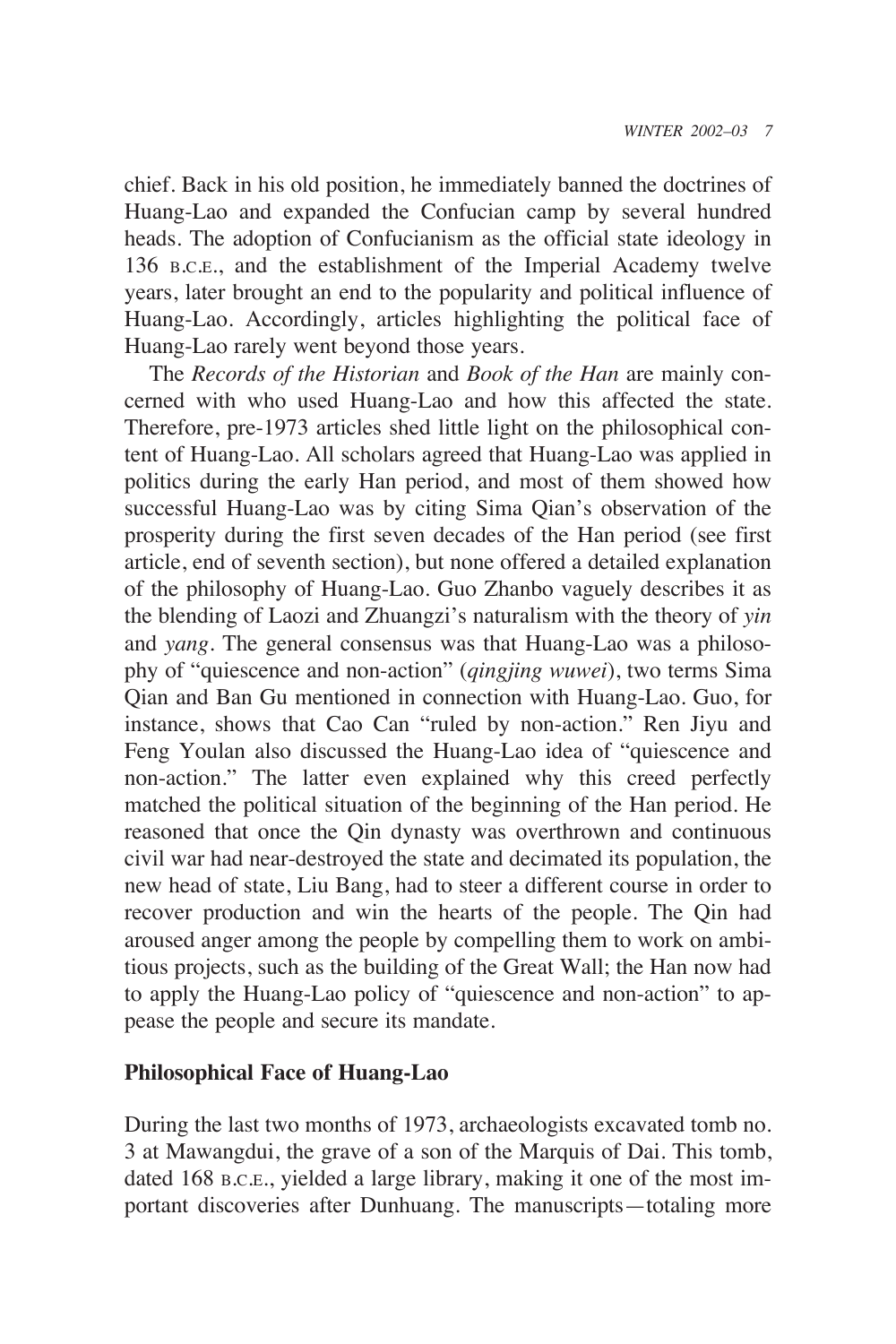than 120.000 graphs—deal with a range of topics, including what we would now classify as medicine, history, geography, military strategy, astronomy, and philosophy. They include two versions of the *Laozi* and, of equal importance for the study of ancient Chinese thought, four previously unknown texts that preceded the second version of Laozi's work.

The four "ancient lost texts" were soon identified as the *Four Canons of the Yellow Emperor*. This title occurs in the bibliographical treatise of the *Book of the Han*, but the work itself has not been transmitted to the present day. Three reasons for linking the Mawangdui manuscripts to this entry in the imperial library catalogue are: (1) The name of the Yellow Emperor frequently occurs in one of the four texts; (2) the graph *jing* (canon) appears in the titles of the first two texts; and (3) Ban Gu said that the *Four Canons of the Yellow Emperor* consisted of four volumes. Some scholars find this identification unpersuasive. They refer to the four Mawangdui manuscripts as the *Huang-Lao Silk Books*, mainly because they mention the Yellow Emperor and preceded the *Laozi* (i.e., a "Huang-text" and a "Lao-text" linked together). Though neither of these options is altogether convincing, the present publication uses *Four Canons of the Yellow Emperor* (or *Four Canons*, for short), in accordance with the practice of the majority of scholars.

The four parts constituting the *Four Canons* (in Yates' 1997 translation) are: "The Canon: Law" (*Jingfa*), "The Canon" (*Jing*), "Designations" (*Cheng*), and "Dao the Origin" (*Daoyuan*). The four canons vary in size from around 500 to 5,000 graphs, and are heterogeneous in nature. The first canon is divided into nine sections and the second into fifteen, the third consists of about fifty aphorisms, and the concluding canon is written entirely in verse. Debate on the date and authorship of the *Four Canons* has generated various suggestions. No definite conclusion has been reached, but arguments put forward by scholars such as Wu Guang (1985) are more plausible than those of others. Having eliminated the possibilities of an earlier or later dating, Wu concluded that the texts must have been created between the last years of the Warring States period and the transition from the Qin to the Han dynasties. As to the author of the *Four Canons*, Wu argued for multiple authorship.

How did the four silk manuscripts change Huang-Lao's reception? Regardless of how scholars refer to the texts (i.e., as *Four Canons of the Yellow Emperor*, or as *Huang-Lao Silk Books*), all agree that they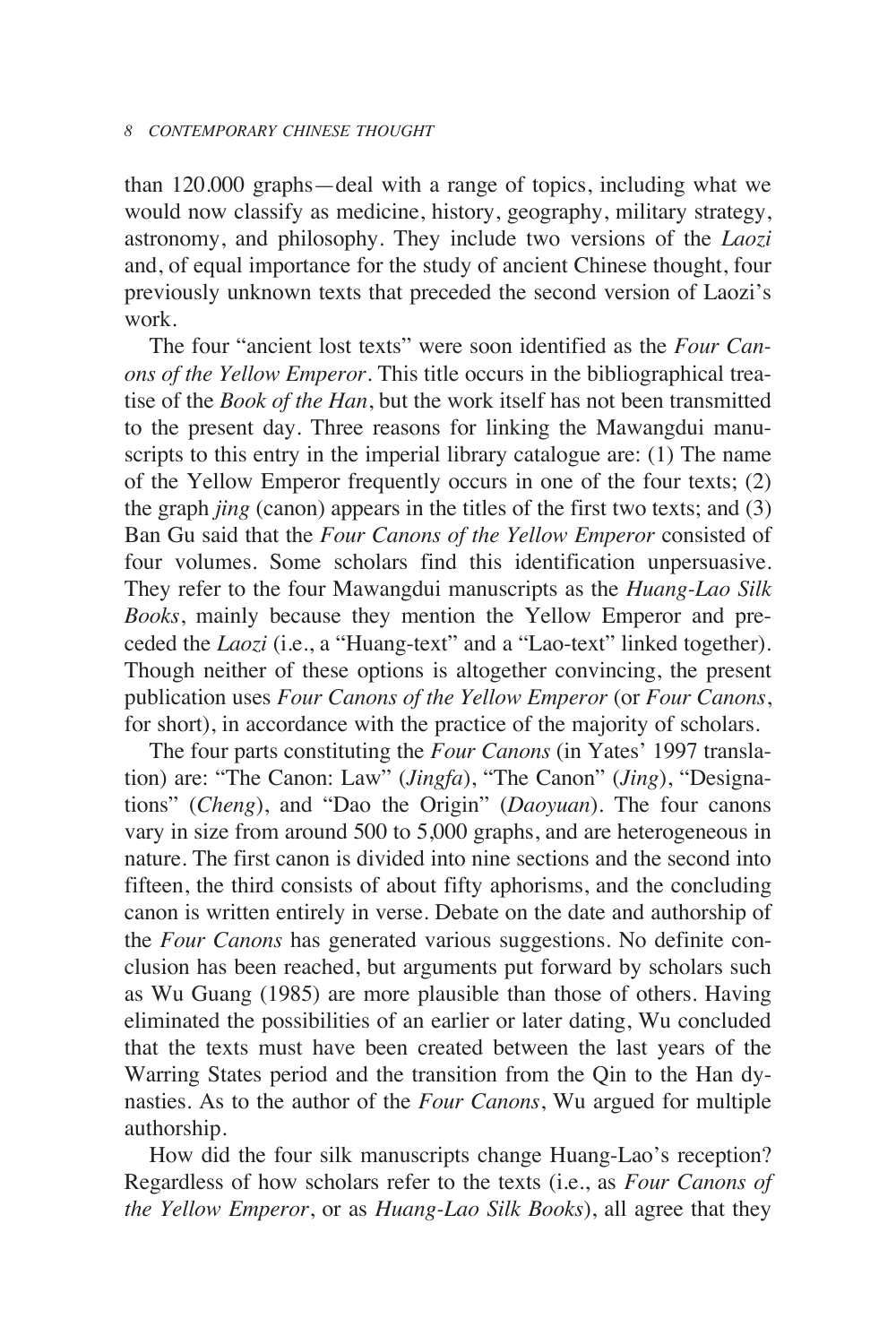contain a "philosophy of Huang-Lao." Whereas, previously, scholars could only base their research on secondary literature and describe Huang-Lao as a political theory of "quiescence and non-action," they now believed that they possessed primary, authentic material.

Judging by the number of texts listed in the bibliographical treatise of the *Book of the Han* with titles containing the Yellow Emperor's name, doctrines attributed to this monarch enjoyed popularity from the final stages of the Warring States period until well into the Han. Unfortunately, only a handful of these works has survived. As such, the Huang-part of Huang-Lao has long been a mystery. The unearthing of the *Four Canons* sent scholars of ancient Chinese philosophy into euphoria: After two millennia, the "Huang" could finally be put back into Huang-Lao. Since Laozi is traditionally regarded as the founder of the Daoist school of thought, scholars reasoned that the main factor by which Huang-Lao Daoism differed from ordinary Daoism had to be the Yellow Emperor. Therefore, to understand Huang-Lao, one had to understand the doctrines attributed to him. As a result, the *Four Canons* became the main focus of Huang-Lao scholars. Moreover, comparison of this material with a number of transmitted texts showed that they shared the philosophical outlook of the *Four Canons*. This led to a body of Huang-Lao literature that generally includes the *Huainanzi*, the *Wenzi*, the *Heguanzi*, and parts of the *Guanzi*. Even certain chapters of the *Zhuangzi* are now considered Huang-Lao. But without a doubt, in recent years the most resounding name among the many early Chinese thinkers associated with Huang-Lao has been Xunzi.

Xunzi is generally known as one of the three patriarchs of Confucianism, the other two being Mencius and Confucius himself. Throughout Xunzi's work, we find quotations and paraphrases of the *Analects*. Moreover, he regularly quoted texts with a virtually sacred status in the Confucian tradition (e.g., *Odes* and *Documents*). His criticism of Mencius' idea that "human nature is good" did not make Xunzi less of a Confucianist. On the contrary, it strengthened the idea that his philosophical operations took place within a clearly delineated Confucian framework. To link him with the Daoist philosophy of Huang-Lao seems a preposterous undertaking. This is precisely what makes our second article, "Xunzi's Philosophy and the School of Huang-Lao" by Yu Mingguang, so interesting.

Moving beyond strict generalizations (e.g., "Xunzi is a Confucianist"), we find that Xunzi was a liberal, perhaps eclectic, thinker. Living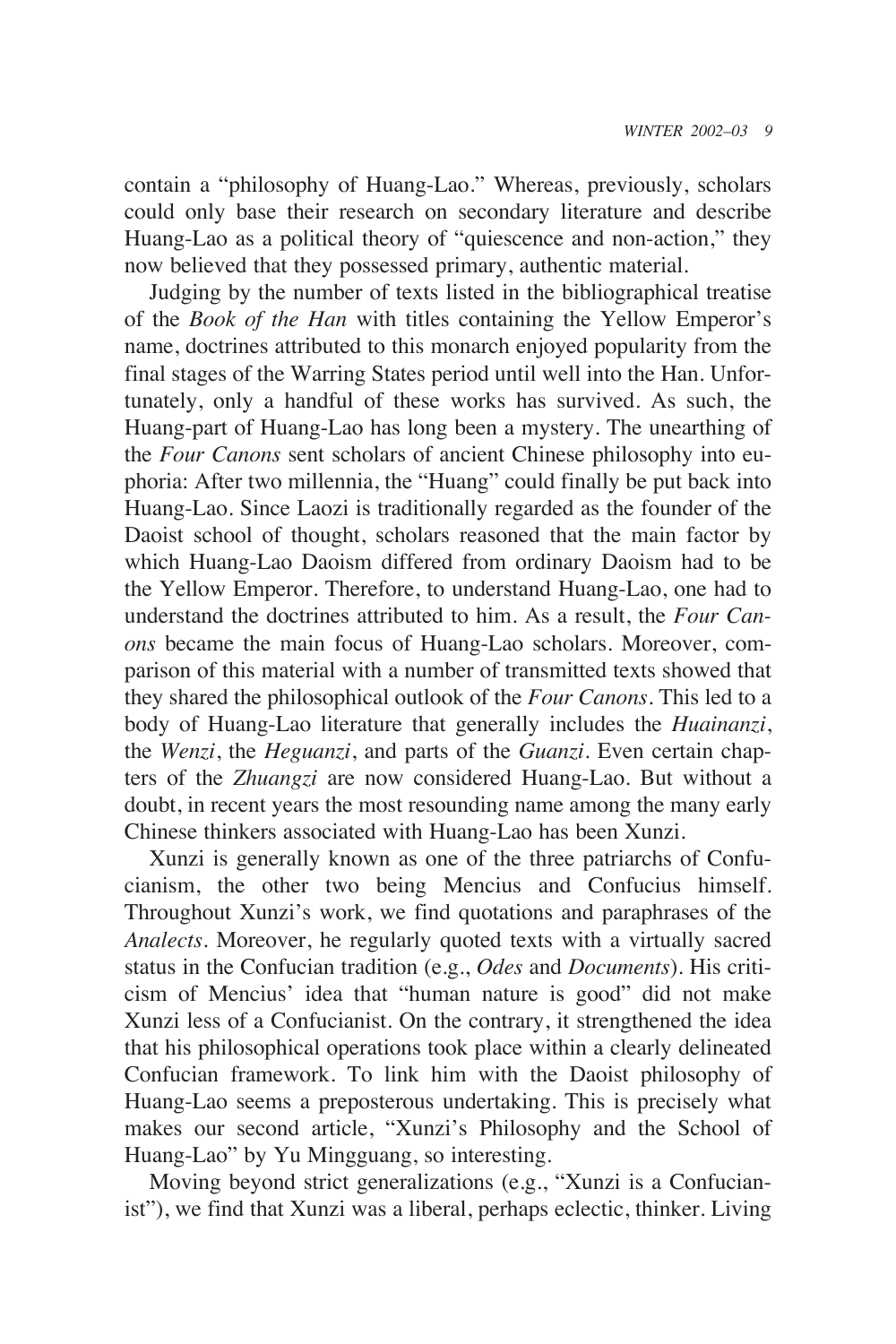at the very end of the Warring States period, Xunzi had an overview of the philosophical activities of the preceding centuries. He criticized the pre-Qin schools of thought, but also adopted some of their philosophical ideas. This explains how, as Yu Mingguang puts it, "a large part of Xunzi's thought originated in Huang-Lao." Yu discusses no less than four important concepts that Xunzi derived from Huang-Lao.

Yu's article deals a serious blow to the idea that Xunzi was a "pure" Confucian thinker. Confucius was convinced that government should be based on "ceremony" (*li*), whereas Mencius urged rulers to think in terms of "humaneness" (*ren*) and "righteousness" (*yi*). That Xunzi additionally espoused the Daoist concept of non-action shows how careful one should be when applying generalizations. Secondly, Yu's article represents a shift in scholarly focus from the political to the philosophical face of Huang-Lao. To Yu, Huang-Lao was no longer a political movement, but a philosophical current of the Warring States period that flourished prior to Xunzi. Finally, Yu's article shows the immense scope of this newly discovered side of Huang-Lao. Although Huang-Lao in itself was associated with Daoist currents of thought, it inspired countless thinkers in other schools.

Not all modern scholars are interested in the philosophy of Huang-Lao and its impact on other philosophers. Attention to Huang-Lao after 1973 has also led to studies with a historical perspective, along the lines of earlier publications, but of broader scope and greater detail. These studies, such as Zhang Weihua's "Explaining the Term 'Huang-Lao"' (our third article), also have used the *Records of the Historian* and *Book of the Han* as their main source material.

Pre-1973 publications let the "Huang-Lao era" commence with the beginning of the Han period and end with Grand Empress-dowager Dou's death. Although Dou and other Han rulers have remained the principal figures, post-1973 historical Huang-Lao literature has also discussed Huang-Lao experts of different times and professions. Zhang Weihua discusses the Warring States philosophers Shen Buhai and Han Fei, whom Sima Qian associated with Huang-Lao, and Chen Ping, who was said to have been fond of Huang-Lao in his adolescent years, which were over before the founding of the Former Han dynasty.

Zhang shows that historical study based on the *Records of the Historian* and the *Book of the Han* can help to understand Huang-Lao as a school of philosophical thought. Sima Qian and Ban Gu did not reveal much of its philosophy (other than "quiescence and non-action"), but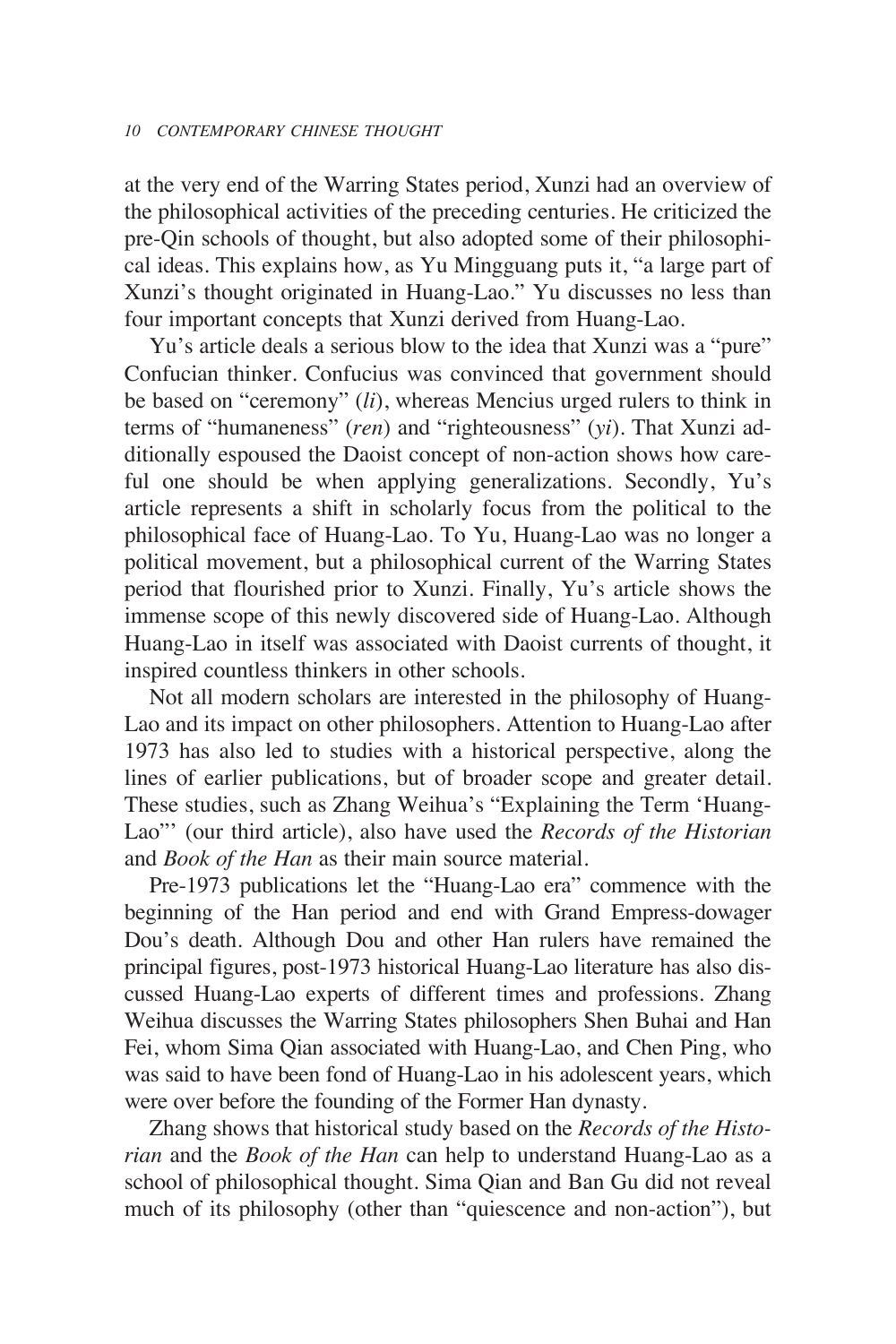they did provide clues as to how it came into existence. Important questions that cannot be solved through strictly philosophical studies are: Who was the Yellow Emperor? Why did the early Daoists make him an important figure in Daoism? And why was he linked to Laozi?

In order to understand why the Yellow Emperor and Laozi were linked together, it is essential to know who the Yellow Emperor was or rather, who he was thought to be. Zhang discusses the Yellow Emperor's complex status as both historical ruler and legendary hero. He also points out the increasing number of legends concerning the Yellow Emperor and works written in his name. The growing popularity of the Yellow Emperor and the fact that, as a historical personage, he was considered to have become immortal, was important to the creation of Huang-Lao. As a man-turned-immortal, the Yellow Emperor matched the Daoist ideal of "True Man" or "Ideal Man." These categories frequently appeared in Daoist texts (e.g., *Zhuangzi*), which indicated their significance in the philosophy of Daoism. Hence, the legend of the Yellow Emperor turning immortal, Zhang Weihua maintains, constituted an important link for the unification of the Yellow Emperor and Laozi, and for the creation of the school of Huang-Lao.

#### **Religious and Spiritual Faces of Huang-Lao**

The discovery of the *Four Canons* brought attention to different faces and phases of Huang-Lao. Moving beyond a philosophical interpretation, Huang-Lao was now studied as a philosophy, a religion, or a method of self-cultivation; moving beyond a focus on the Former Han period, Huang-Lao in the Warring States and the Later Han periods also began to be examined. However, even after 1973, the period following Grand Empress-dowager Dou's death has remained underexposed, and little attention has been paid to Huang-Lao's religious and spiritual aspects. By "religious," I mean the common expression by a group of people of their acknowledgment of the divine; by "spiritual," a related but more individual practice aimed at improving or prolonging one's life. Zhang Weihua only briefly touches upon these aspects of Huang-Lao, whereas Yu Mingguang and Tan Jianhui discuss them in detail in our fourth article, "The Transformation of Scholarly Huang-Lao into Religious Huang-Lao," one of the few works that focus on the final stages of Huang-Lao.

In pre-Han and early-Han times, as reflected in the *Records of the*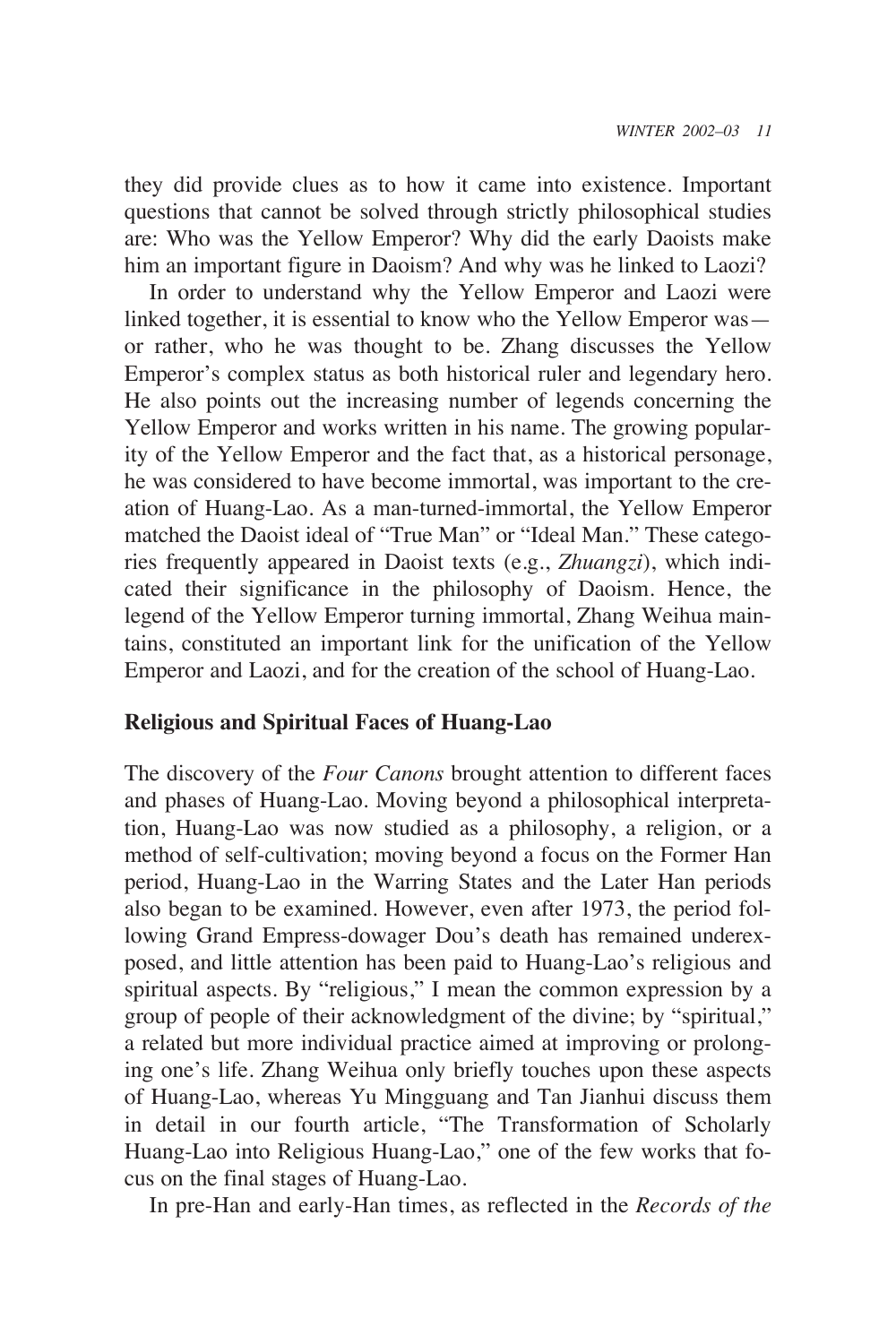*Historian* and *Book of the Han*, the term consisting of the graphs *huang* and *lao* was employed as an acronym for Huangdi and Laozi, and was used in connection with verbs such as "to study," "to practice" or "to be fond of," and nouns such as "doctrines" or "techniques." The *Book of the Later Han* continues Sima Qian and Ban Gu's usage of the term. For example, it tells the stories of She Guo, who "understood the *Yijing* and was fond of the doctrines of Huang-Lao" (82a.2720), and of Zheng Jun, who was "fond of the books of Huang-Lao" (27.945-6). However, in the same dynastic history, we also find the term used in connection with Buddha. A memorial by Xiang Kai, for example, mentioned that shrines had been built in the imperial palace for Huanglao and Buddha (30b.1082).<sup>1</sup> Yu Mingguang and Tan Jianhui explain this religious turn of Huang-Lao by the immortalizing or deification of both the Yellow Emperor and Laozi. They show how the Yellow Emperor, who already served as the legendary symbol of a unified empire during the Warring States period, acquired immortal qualities during the Han period. Similarly, whereas Laozi was first believed to have lived 160, possibly even 200 years, he was later also considered immortal. What the authors ignore is the deification of Huang-Lao itself.

Whereas, in the *Records of the Historian* and the *Book of the Han*, people mainly "study," "practice," or "are fond of" Huang-Lao, in the *Book of the Later Han* the term appears with verbs such as "to worship," "to sacrifice," and "to recite." King Liu Ying of Chu, for example, is said to have recited "the fine words of Huanglao" (42.1428). And it was recorded that in the state of Chen during the second half of the second century, King Chong and Wei Yin "together sacrificed to the spirits of Heaven," which is later specified as offering "to Lord Huanglao, asking for the fortune of living a long life" (50.1669). Henri Maspero (1934, 90) pointed out that, according to the religious reality of that time, the title Lord (*jun*) referred to a single divine personage. This Lord Huanglao, Erik Zürcher noted, was "the main deity of the early Taoist pantheon who was especially venerated by the Yellow Turbans" (Zürcher 1959, 326 n.42).

Although Yu and Tan also discuss the abovementioned quotations (i.e., Xiang Kai's memorial, King Liu Ying of Chu) and, like Zürcher, also establish a link between Huang-Lao and the "Yellow Turbans," they do not offer their views on the apotheosis of Huang-Lao. Few scholars have touched upon this problem. Zhang Weihua, for example,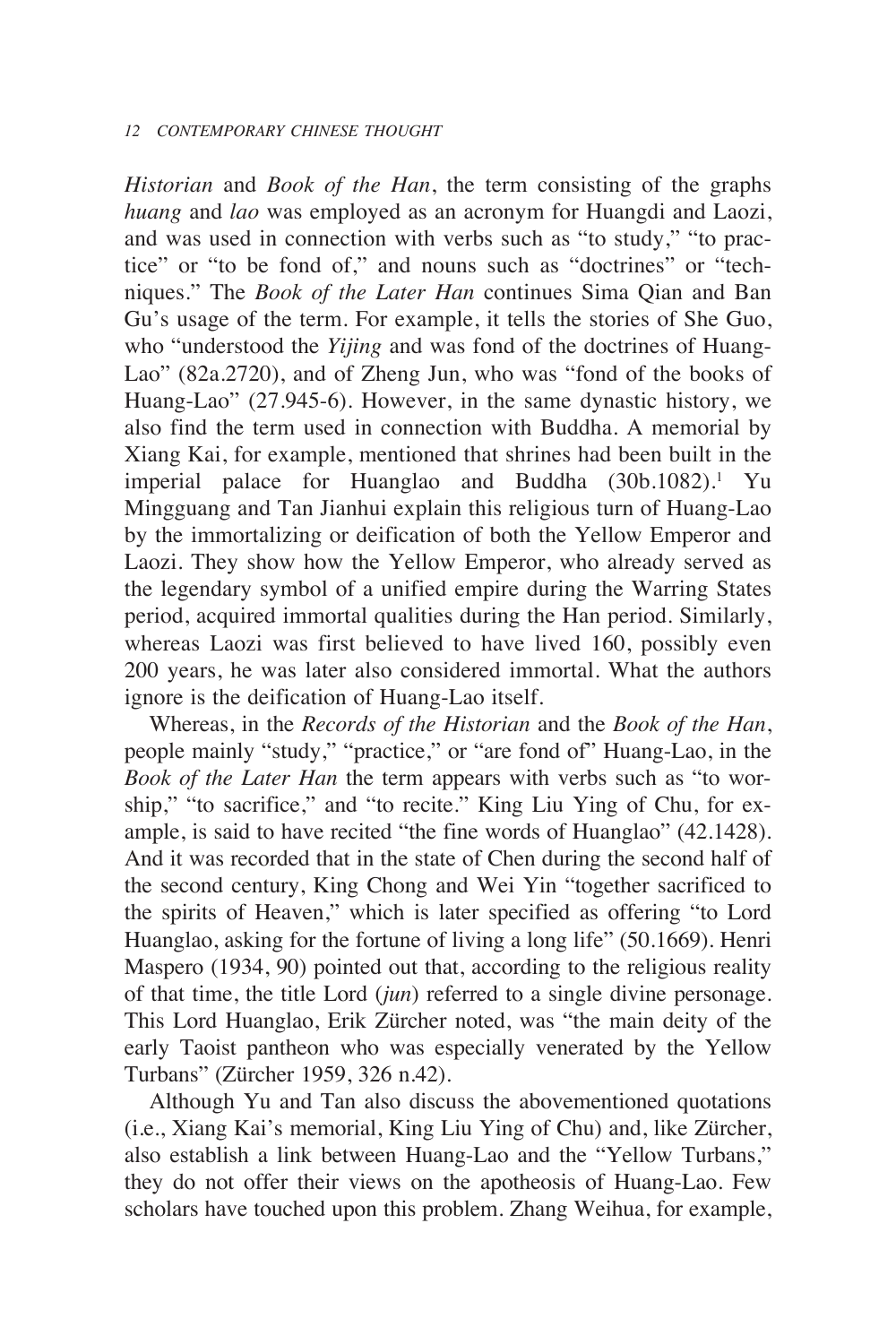makes do with statements such as: "I believe that, generally speaking, in employing the term Huang-Lao the Later Han continued the tradition of the Former Han," and "the fact that Huang-Lao and Buddha are mentioned together indicates that the former already contained certain religious characteristics." He, too, fails to explain how far these "religious characteristics" influenced the meaning of the term.

As mentioned in the foregoing sections, the *Book of the Later Han* uses the term not only for a single deity, but also for the Yellow Emperor and Laozi. This means that certain individuals studied their techniques as a method of personal cultivation. Given the parallel in Chinese culture between the state (macro-cosmos) and the body (micro-cosmos), methods used to improve order in the state were also considered suitable for bringing order to oneself. When Huang-Lao was characterized in the Former Han period as a philosophy of "quiescence and non-action," it is unclear whether this referred only to state government, or also to personal cultivation. In any case, the *Records of the Historian* and *Book of the Han* never explicitly link Huang-Lao to selfcultivation. Only in the Later Han period, when Huang-Lao had lost its political importance, was the spiritual face of Huang-Lao highlighted.

Several examples in the *Book of the Later Han* show that Huang-Lao was regarded as a way of thinking that contributed to inner tranquility or peace of mind. Beyond that, the goal of some practitioners was to reach longevity or immortality. Their methods were breathing and gymnastic techniques, comparable to what is now known as "*qigong*." The *Book of the Later Han* mentions these methods in connection with Huang-Lao. The following account in the "Biography of Jiao Shen" may serve as an example:

Jiao Shen, with the style name of Zhongyan, was a man from Maoling in Fufeng who studied Huang-Lao in his youth. He went to live as a recluse in a mountain valley, where he made a cave his home. There he quietly practiced the breathing and gymnastic techniques for eternal youth.

#### **Conclusion: Many Faces of Contemporary Chinese Thought**

The explosive growth of Huang-Lao studies calls for critical evaluation. Thirty years after the Mawangdui discovery, some basic questions remain unanswered. To start with the most fundamental question: What was Huang-Lao?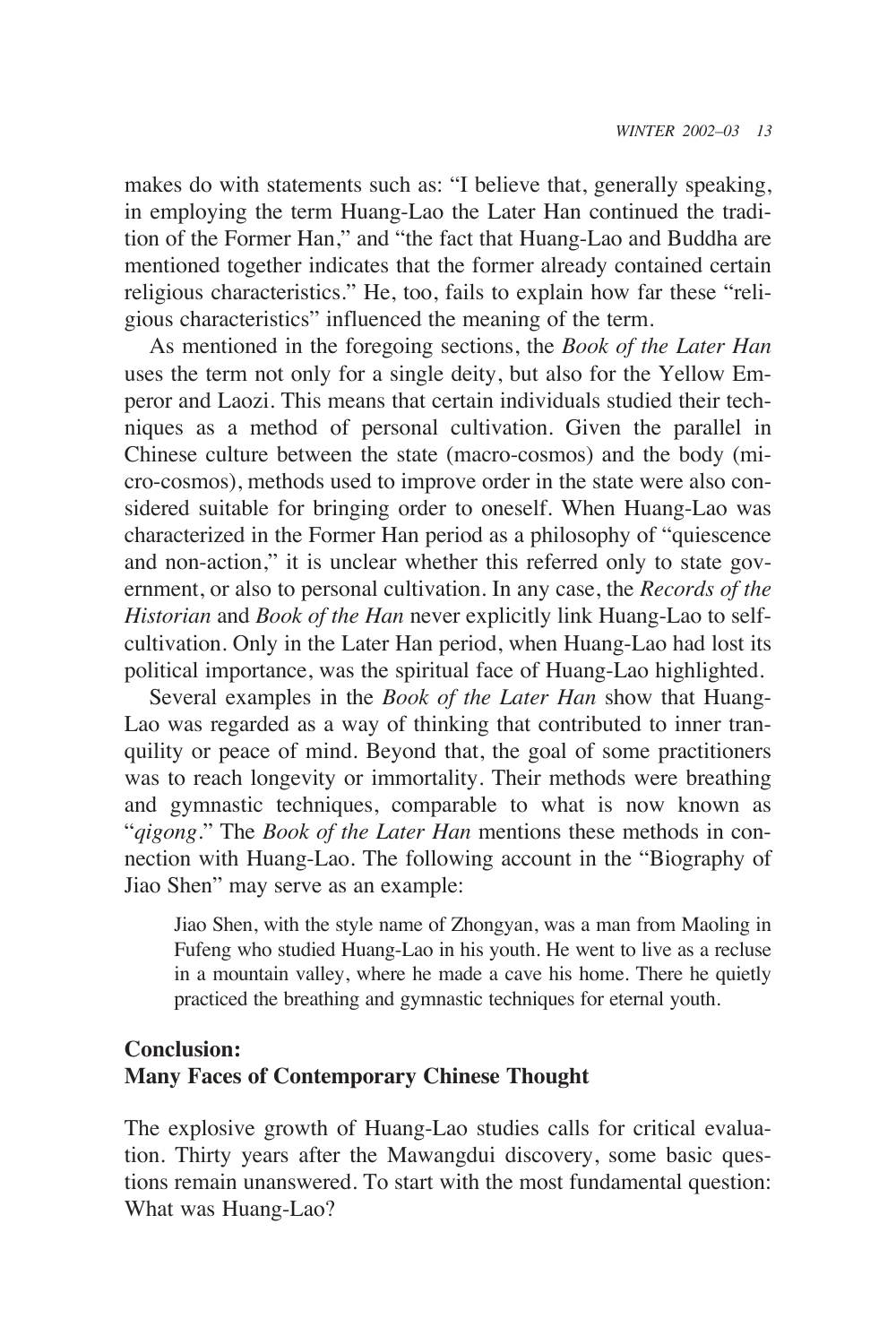A minimal definition of both the form and the content of Huang-Lao is still lacking. The "form" of Huang-Lao refers to how Huang-Lao ideas manifested themselves in ancient Chinese society. The problem here is that many studies have only focused on one face or phase of Huang-Lao. Van Ess (1993), among others, followed the pre-1973 example of interpreting Huang-Lao exclusively as a political doctrine at the Han court, thus ignoring its philosophical and other dimensions. Other researchers (e.g., Chen 1991; Ding 1997; and Wu 1985) have focused on Huang-Lao as a school of thought during the Warring States period, taking little or no notice of developments in Huang-Lao after the founding of the Han dynasty. The "content" of Huang-Lao refers to the ideas that this term stands for. The problem here is that many studies have focused only on one or two source texts. Various specialists (including Jan 1980, 1990; and Tu 1979) have described the philosophy of Huang-Lao solely on the basis of the *Four Canons*, disregarding the fact that there may have been Huang-Lao works with a different outlook.

Should we instead regard Huang-Lao as the sum of its constituent parts? As to its form, we could say that it was first studied by a small group of enthusiasts, probably in the early third century B.C.E. As the popularity of this new philosophy grew, it spread over China. During the early Han period, emperors used it as a guiding principle of government to regain the hearts of the people, whose trust in politics had shattered after the Qin dynasty. Later, Huang-Lao became even more important as a political doctrine. When Emperor Wu established Confucianism as the state ideology, Huang-Lao shed its political dimensions and developed its religious side, eventually evolving into a method of personal cultivation. As to the content of Huang-Lao, the ultimate description would combine the descriptions of all individual works labeled Huang-Lao. Thus, the philosophy of Huang-Lao is a combination of the gist of the *Four Canons*, the *Heguanzi*, the *Huainanzi*, and so on.

But is there enough evidence for a concrete reconstruction of Huang-Lao? Valid support, as Zhang Weihua points out, can be found by analyzing the term in its contemporary usage. Here, we encounter the first problem: None of the ancients is known to have called himself an adherent of Huang-Lao. The first person known to have used the term was Sima Qian. Several aspects of his usage of the term in *Records of the Historian* merit further reflection.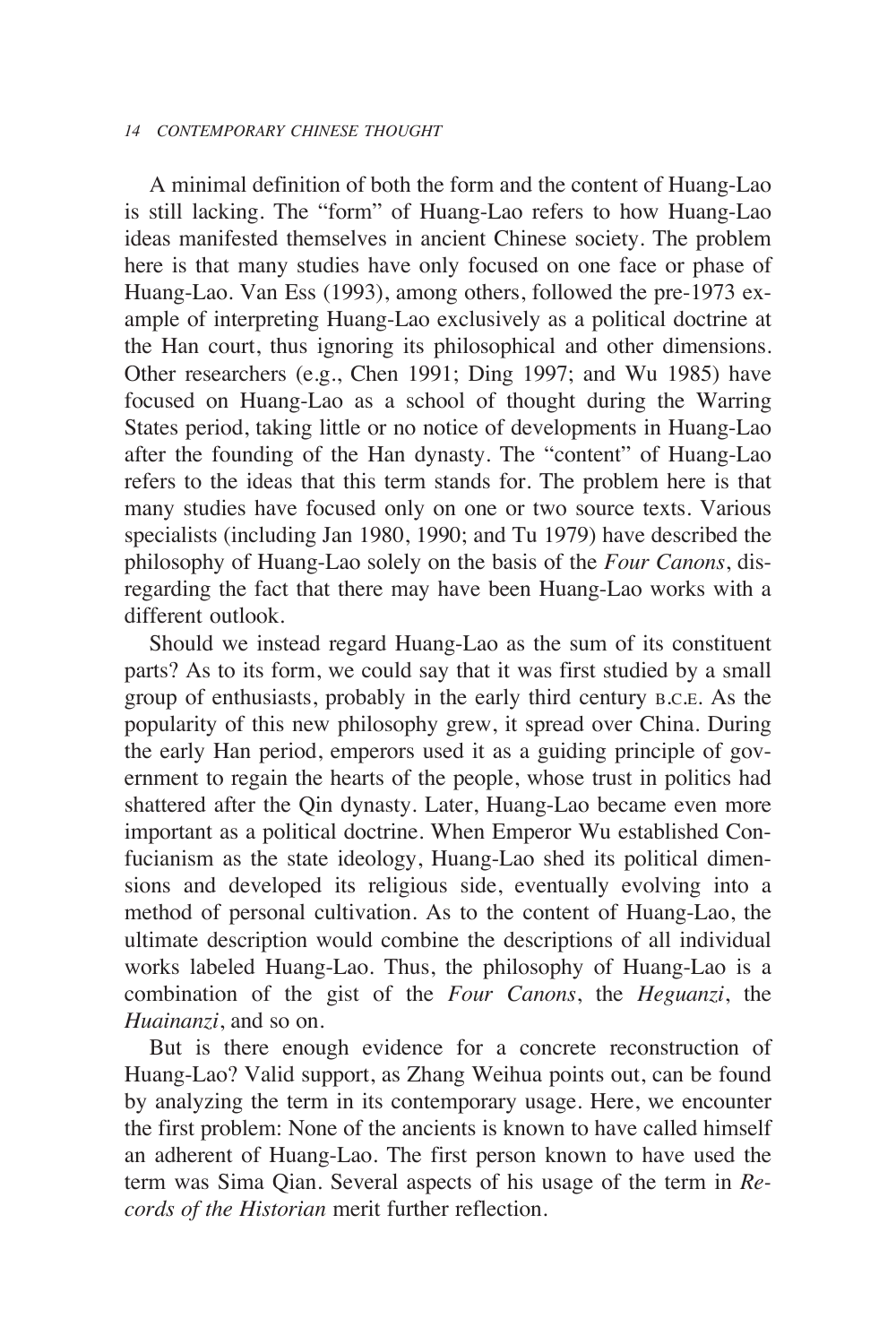First, Sima Qian wrote his records in the first century B.C.E., when the "golden age" of Huang-Lao had long passed. Given that no record of earlier use of the term exists, we cannot verify his characterization of individuals as "Huang-Laoists."

Second, the fact that Sima Qian rarely applied the term to pre-Han people is at odds with the view, currently upheld by many scholars, that Huang-Lao was a Warring States school of thought. In the few cases that he does, these individuals are now not commonly regarded as important Huang-Lao experts. Shen Buhai and Han Fei, for instance, are currently categorized as "Legalists"; Shen Dao, Tian Pian, Jiezi, and Huan Yuan (four Jixia-scholars who, according to Sima Qian, "studied the techniques of Huang-Lao") rarely show up in discussions on Huang-Lao. Conversely, authors now classified as Huang-Lao (e.g., Guan Zhong, Lü Buwei, or Liu An) were not associated with this trend of thought by the famous historiographer.

Third, Sima Qian's usage of the term was inconsistent, and a similar trend may be found in the *Book of the Han* and *Book of the Later Han*. The historiographers used "Huang-Lao" and "Huangdi and Laozi" interchangeably, and sometimes even replaced "Huang-Lao" with "Laozi" alone. Thus, Huang-Lao does not appear to have been a set phrase, a standard term with a clearly defined meaning.

In discussing Huang-Lao, what most scholars implicitly assume is "the existence of a definite phenomenon called Huang-Lao" (Csikszentmihalyi 1994, 9). The above discussion, however, leads to a speculative question: Did a definite phenomenon called Huang-Lao ever exist? In other words, did the ancients have a distinct notion of Huang-Lao? Huang-Lao has been called a school of thought of the Warring States period, but was it really a school (i.e., concentrated in a geographical location, with masters and disciples and a curriculum), or was it merely a term used by later historiographers to indicate a common outlook on the world they noted among certain otherwise unrelated historical people? After the upsurge in Huang-Lao studies in recent decades, it is important to point out that the assuredness of statements about Huang-Lao is in inverse proportion to the inconsistent use of the term in ancient times, and to the limited amount of surviving evidence.

Let us assume that Huang-Lao did exist. Then, how do we reconstruct it? The term "Huang-Lao" was never defined in ancient times. Huang-Lao stands for the Yellow Emperor and Laozi, and refers to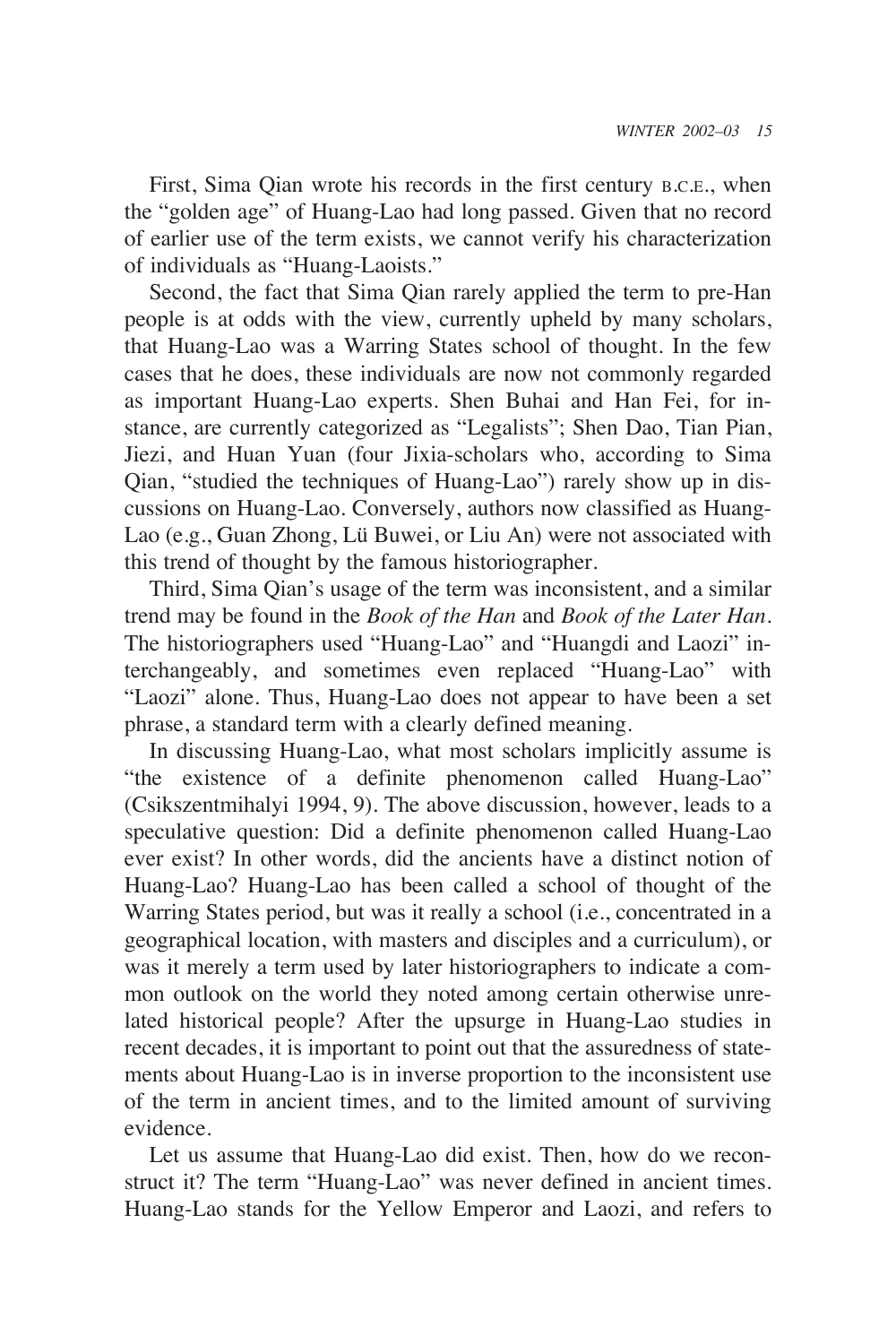their texts and philosophy, but it remains unclear exactly which texts or what kind of philosophy. Equally unclear is which authors or works of the Warring States or Han were inspired by Huang-Lao. As a result, what is now classified as "Huang-Lao texts" or "Huang-Lao philosophy" do not necessarily correspond to the interpretation of Huang-Lao by the ancients.

This takes us back to the considerable divergence in scholarly opinion of Huang-Lao noted earlier. The *Four Canons* make the Way (*dao*) a pivotal concept, but also acknowledge the importance of "laws" (*fa*) and "principles" (*li*). Hence, many specialists regard Huang-Lao as an amalgamation of Daoism and Legalism. Schwartz (1985, 237–54) refuted this, maintaining that Huang-Lao was much broader and embraced the best of all other schools of thought. Yates (1997), on the other hand, like Guo Zhanbo, stressed the link between Huang-Lao and the theory of *yin* and *yang*. Similar disagreement characterized views on the composition of a Huang-Lao corpus. Works often labeled as Huang-Lao "compositions" include the *Four Canons*, *Lüshi chunqiu*, *Heguanzi*, *Huainanzi*, *Wenzi*, parts of *Guanzi*, and the writings of Song Xing, Shen Dao, and Yin Wen. But while Guo Zhanbo, in the first article, asserts that both the *Laozi* and *Zhuangzi* are Huang-Lao, Zhang Weihua (in the third article) points out that when Huang-Lao flourished, people hardly ever discussed the *Zhuangzi*. Whereas the *Four Canons* appears on any list, the number of other works and their titles often differ, as Ryden's summary (1997, 263 n.1) illustrated. Thus, definitions of "Huang-Lao literature" vary, as a result of which definitions of Huang-Lao itself also fluctuate. In the words of Lewis, Huang-Lao "has become a philosophical football in which modern scholars invent their own traditions by combining whatever texts meet their chosen criteria" (Lewis 1999, 340).

An additional problem in defining Huang-Lao, as well as the literature to be labeled "Huang-Lao," is that by focusing on the common denominator, subtle differences between individual thinkers and their works are ignored. Or, as Ryden put it: "Authors happily quote any portion of the [*Four Canons*] and indeed from other works to illustrate their point. In so doing, they overlook the niceties of distinct portions of the text" (Ryden 1997, 264).

Classifying thinkers into "schools" or "-isms" is always a *post factum* process. In ancient Greece, Socrates and Plato did not propound their ideas as "members of the Athens school." And though Søren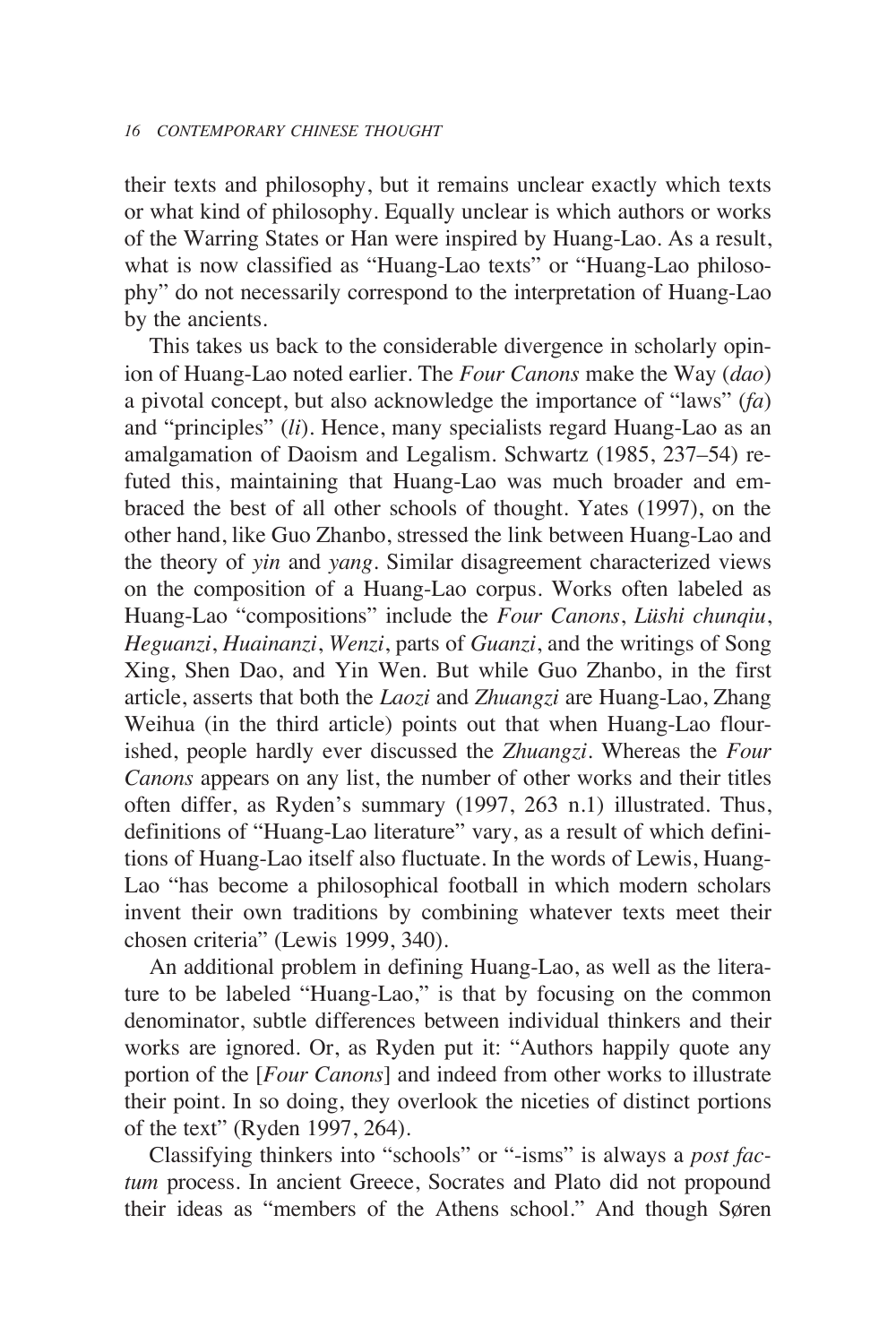Kierkegaard is often called the "father of existentialism," he did not write his *Concluding Unscientific Postscript* as an "existentialist philosopher." The terms "Athens school" and "existentialism" were later inventions assigned to these thinkers in retrospect.

There is nothing wrong with this process. By classifying, evaluating, and sifting the multitude of thinkers and ideas in the philosophical arena, we create a clear and comprehensible picture for ourselves. But Huang-Lao is different. Here, conversely, scholars can be seen attempting to invest an ancient term with retrospective meanings, if only because of its sheer antiquity. The term itself is, then, not a classificatory tool suggested by subject matter in need of organization; rather, it is an age-old yet undefined receptacle for thinkers, texts, and ideas that are to be subsequently identified. As we have seen, this may well be a futile effort.

This critical evaluation is by no means intended to dishearten the reader. I do not believe that nothing can be said or known about Huang-Lao. The purpose of this evaluation is merely to question some aspects of the current hype surrounding Huang-Lao.

Present-day study of Huang-Lao shows an evolution in the study of philosophy since the 1970s: from a dominance of political thinking, to a growing importance of philosophical thought and, more recently, to greater attention to religious ideas. This has resulted in interdisciplinary approaches, greater subtlety, and a broader vision. It also shows the flourishing of textual criticism, which has led to a reevaluation of texts previously disposed of as "eclectic" (such as the *Lüshi chunqiu* and *Huainanzi*), revealed hitherto unnoticed ideological intertextual links, and resulted in the re-interpretation of a number of previously extensively studied texts (such as the *Xunzi*). Even though it remains unclear what Huang-Lao really is, we have learned a great deal about well-known, lesser-known, and hitherto unknown texts—and, in the process, about the many faces of contemporary Chinese thought.

#### **Notes**

This issue of *Contemporary Chinese Thought* makes use of existing, generally available translations for quotations from ancient texts, with minor adaptations (e.g., conversion of Wade-Giles to "pinyin" as appropriate).